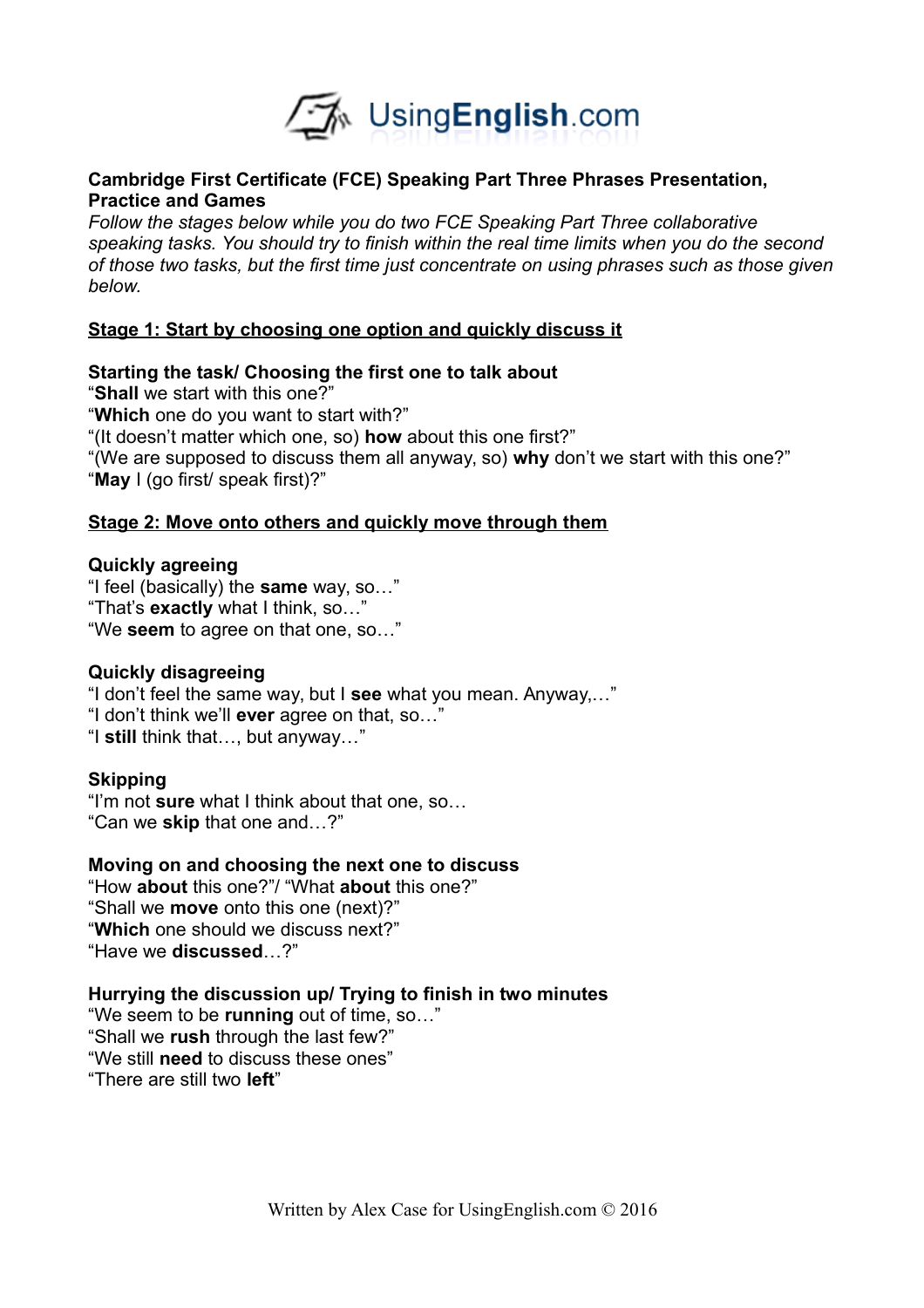

# **Stage 3: Listen to the examiner's further instructions then start the deciding stage**

#### **Starting the deciding stage**

"**As** you said, I think…" "I think we **both** agree that…" "From what you said, I guess you'd **choose**…"/ "Personally, I'd **choose**…" "I think we **can** eliminate/ ignore…" "Well, definitely **not**…" "How **about**…?"/ "What **about**…?"

#### **Trying to finish the deciding stage**

"Okay. **If** not that one, how do you feel about…?" "What about the **second** one?" "We still need to choose **another** one"

#### **Summarizing/ Trying to remember what you have agreed in the deciding stage** "So, we've **decided** on…"

"In that case, I think we've **agreed** on…"/ "To recap/ sum up what we agreed,…" "So, do we both agree on **these** two?"

# **Stage 4: If the examiner asks you to, summarise what you agreed on (or what stage you got to)**

#### **Reporting back to the examiner**

"We have only decided on **one**, which is…"/ "We only had time to choose **one**, but…" "We **chose**… because…"

"We haven't agreed **yet**, but…"

"We **couldn't** agree. I thought… but…"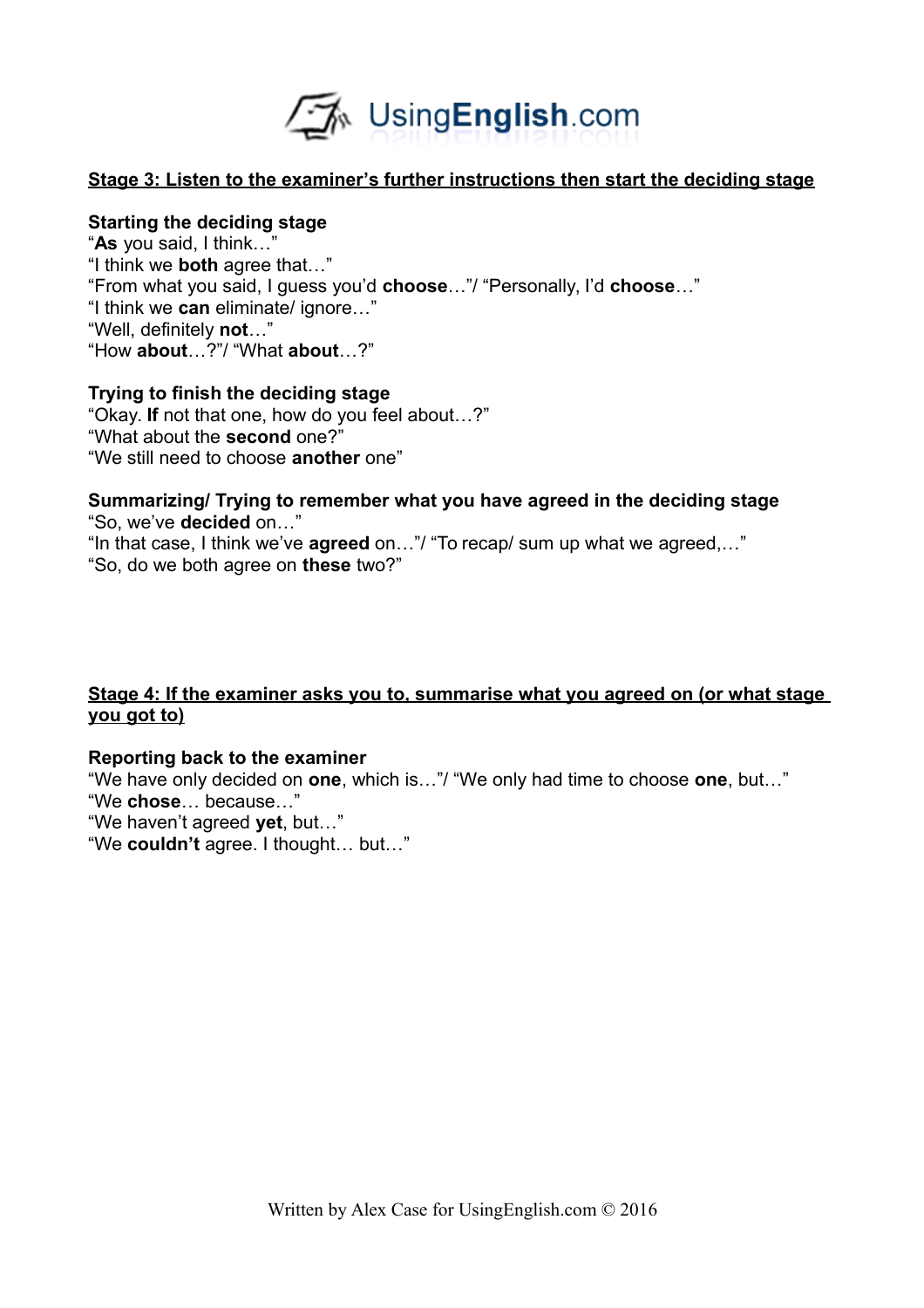

#### **Cambridge First Certificate (FCE) Speaking Part Three Phrases Presentation, Practice and Games Brainstorming stage**

*Try to remember or think of at least two phrases for each of the functions below, using language which is complex but natural if you can. Phrases which aren't above are also fine, as long as they are suitable for this part of the exam.* 

**Stage 1: Start by choosing one option and quickly discuss it Starting the task/ Choosing the first one to talk about**

**Stage 2: Move onto others and quickly move through them Quickly agreeing**

**Quickly disagreeing**

**Skipping**

**Moving on and choosing the next one to talk about**

**Hurrying the discussion up/ trying to finish in two minutes**

Written by Alex Case for UsingEnglish.com © 2016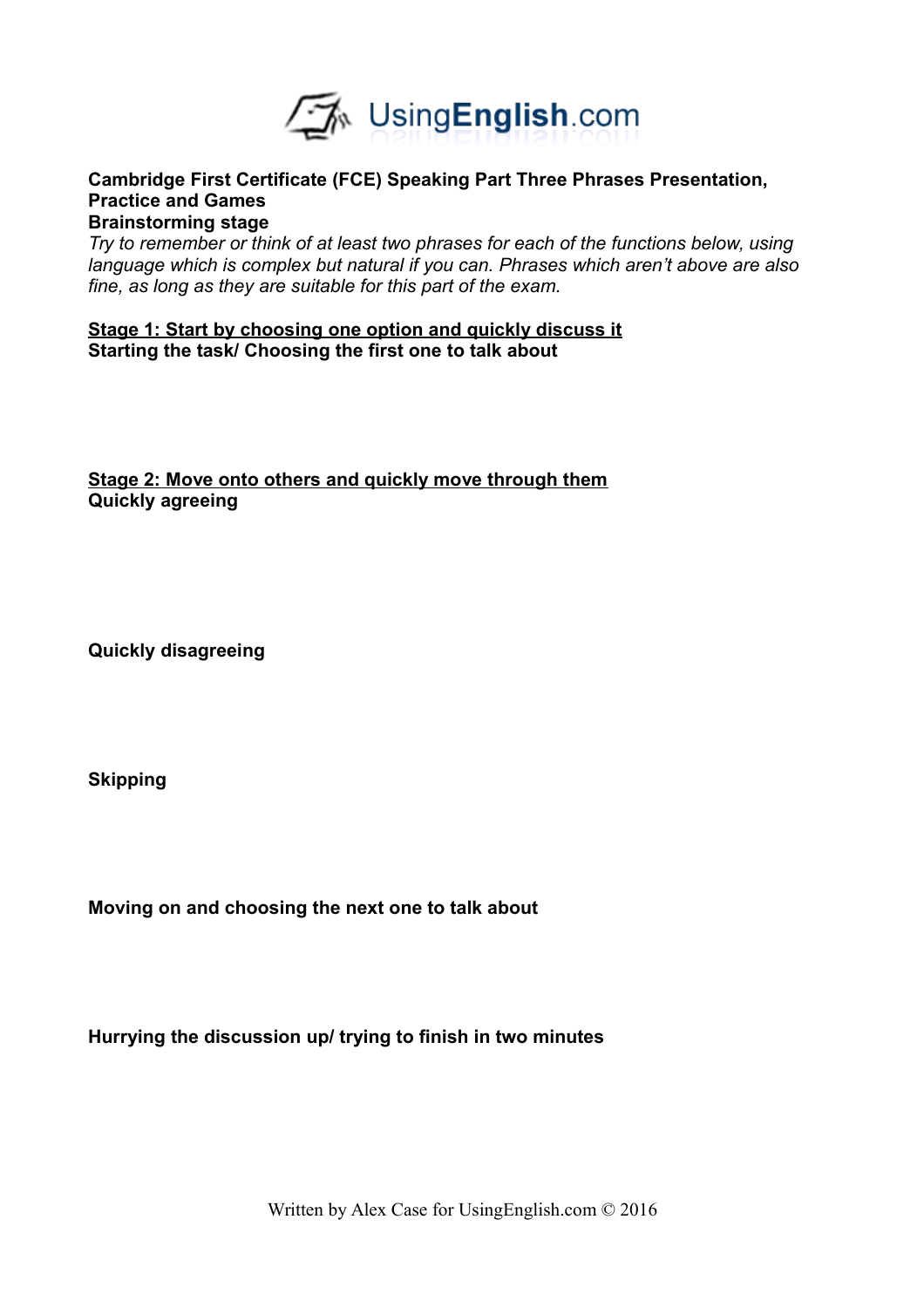

**Stage 3: Listen to the examiner's further instructions then start the deciding stage Starting the deciding stage**

**Trying to finish the deciding stage**

**Summarizing/ Trying to remember what you have agreed in the deciding stage**

**Stage 4: If the examiner asks you to, summarise what you agreed on (or what stage you got to) Reporting back to the examiner**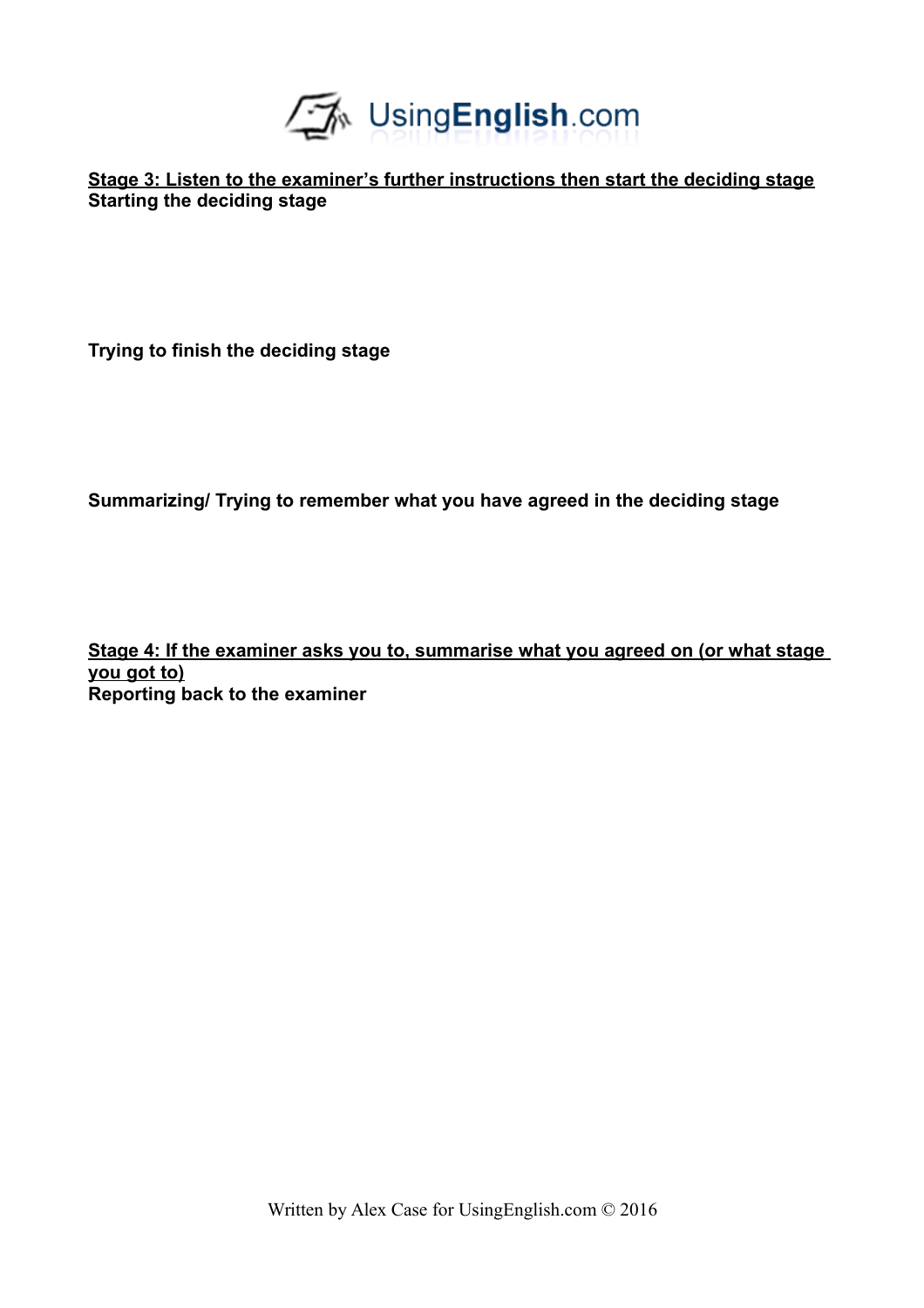

# **Cambridge First Certificate (FCE) Speaking Part Three Phrases Presentation, Practice and Games**

# **Key words for FCE Speaking Part Three**

*Use these key words to help you with the last task. Phrases other than those above with the same key words and phrases without these key words are also of course possible.*  **Stage 1: Start by choosing one option and quickly discuss it**

# **Starting the task/ Choosing the first one to talk about**

shall which how why may

# **Stage 2: Move onto others and quickly move through them**

# **Quickly agreeing**

same exactly seem

# **Quickly disagreeing**

see ever still

# **Skipping**

sure skip

# **Moving on and choosing the next one to talk about**

about move which discussed

# **Hurrying the discussion up/ trying to finish in two minutes**

running rush need left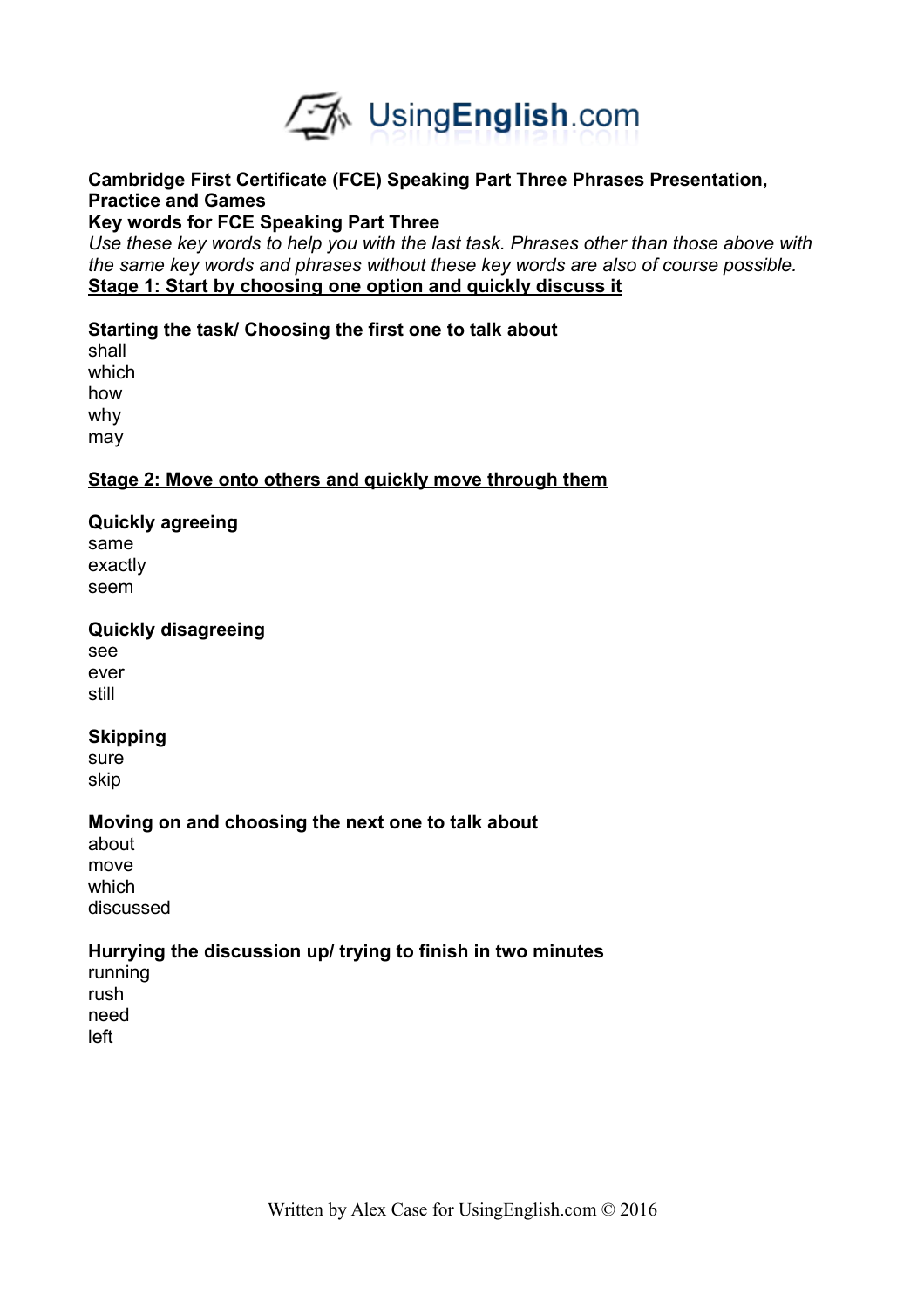

# **Stage 3: Listen to the examiner's further instructions then start the deciding stage**

# **Starting the deciding stage**

as both choose can not about

# **Trying to finish the deciding stage**

if second another

# **Summarizing/ Trying to remember what you have agreed in the deciding stage**

decided agreed these

# **Stage 4: If the examiner asks you to, summarise what you agreed on (or what stage you got to)**

**Reporting back to the examiner** one chose yet

couldn't

*Compare with the first sheet with suggested sentences on it. Many more suitable phrases are possible, so please check your other ideas with your teacher.* 

*Test each other on the phrases in groups of two or three:*

- 1. Read out sentences with the key words missing from one section above, giving hints if your partners need to help them remember
- 2. Give key words and help your partners come up with suitable sentences for one sentence above, also giving other hints if you need to
- 3. Just say the name of a function and help your partner come up with at least two suitable phrases

*Do the same thing as you did above with the real exam tasks that you are given, using just the key words and then just the categories to help you. Then, do the last exam task with no help at all, moving straight onto Speaking Part Four discussion questions on the same topic.*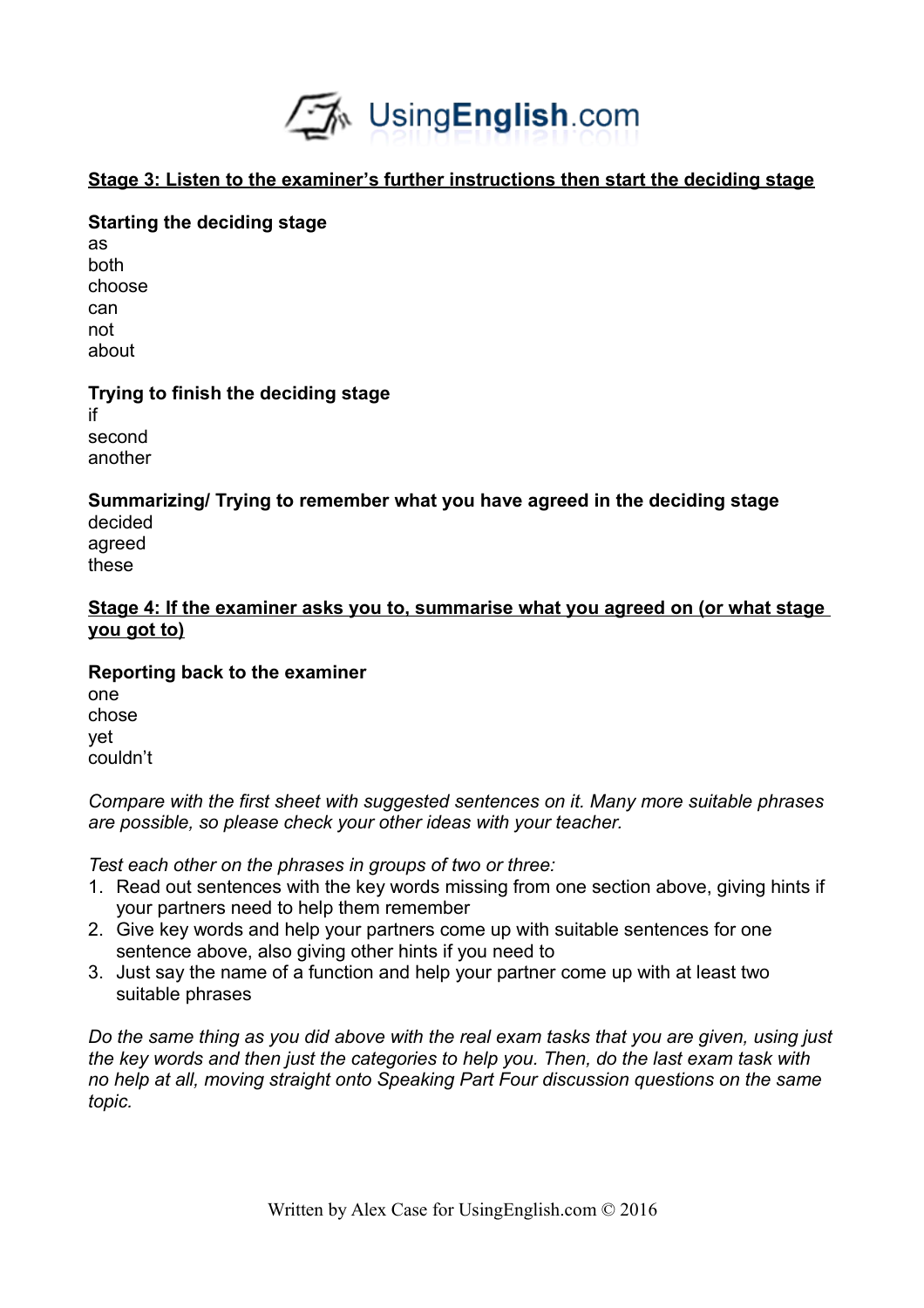

*Brainstorm similar suitable phrases for these other useful functions for FCE Speaking Part Three:*

**Strong opinions**

**Weak opinions**

**Strong agreement**

**Weak agreement**

**Strong disagreement**

**Weak disagreement/ Polite disagreement**

**Speculating (when you don't know something for sure)**

**(Politely) interrupting**

**Allowing the other person to speak/ Inviting the other person to speak**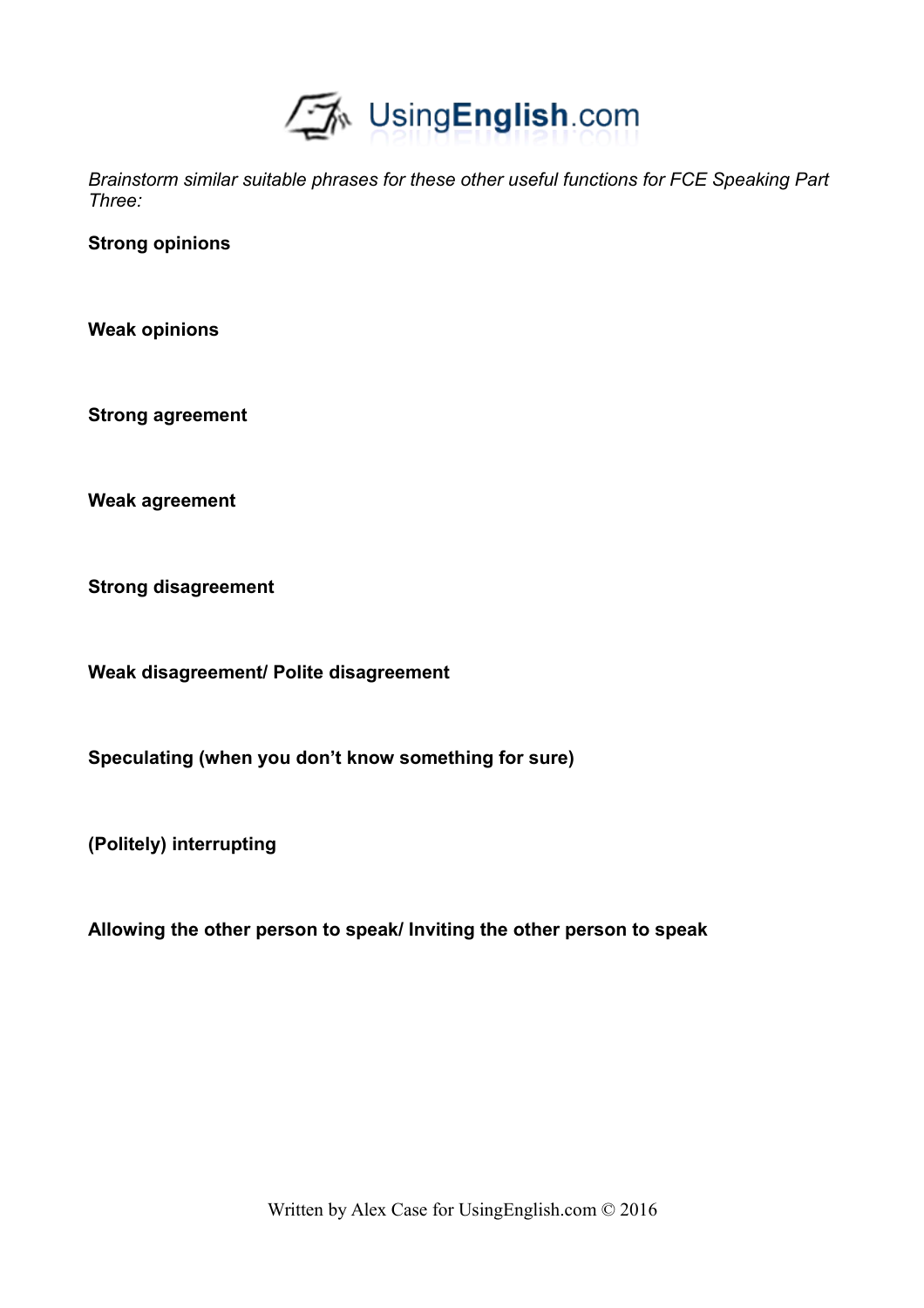

#### **Cambridge First Certificate (FCE) Speaking Part Three Phrases Presentation, Practice and Games FCE Speaking Part Three key words card game**

#### **Teacher's instructions**

*Cut up one pack of cards per group of two or three students. Students deal out the cards and look at their own. While doing an FCE Speaking Part Three speaking task they try to use phrases with the words written on their cards in order to be able to discard them to the middle of the table (face up). They must use exactly the word on the card in exactly that form. If their partner thinks that the sentence using that word doesn't make sense (in that situation), they can make them take the card back. Use more than one Part Three speaking task if students use few cards during the first speaking task. The person with fewest cards left at the end is the winner. They can then work together to brainstorm suitable phrases using those words.* 

#### **Photocopiable cards**

| about     | agreed  | another | as       | both    |
|-----------|---------|---------|----------|---------|
| can       | choose  | chose   | couldn't | decided |
| discussed | ever    | exactly | how      | if      |
| left      | may     | move    | need     | not     |
| one       | running | rush    | same     | second  |
| see       | seem    | shall   | skip     | still   |
| still     | sure    | these   | which    | why     |
| yet       |         |         |          |         |